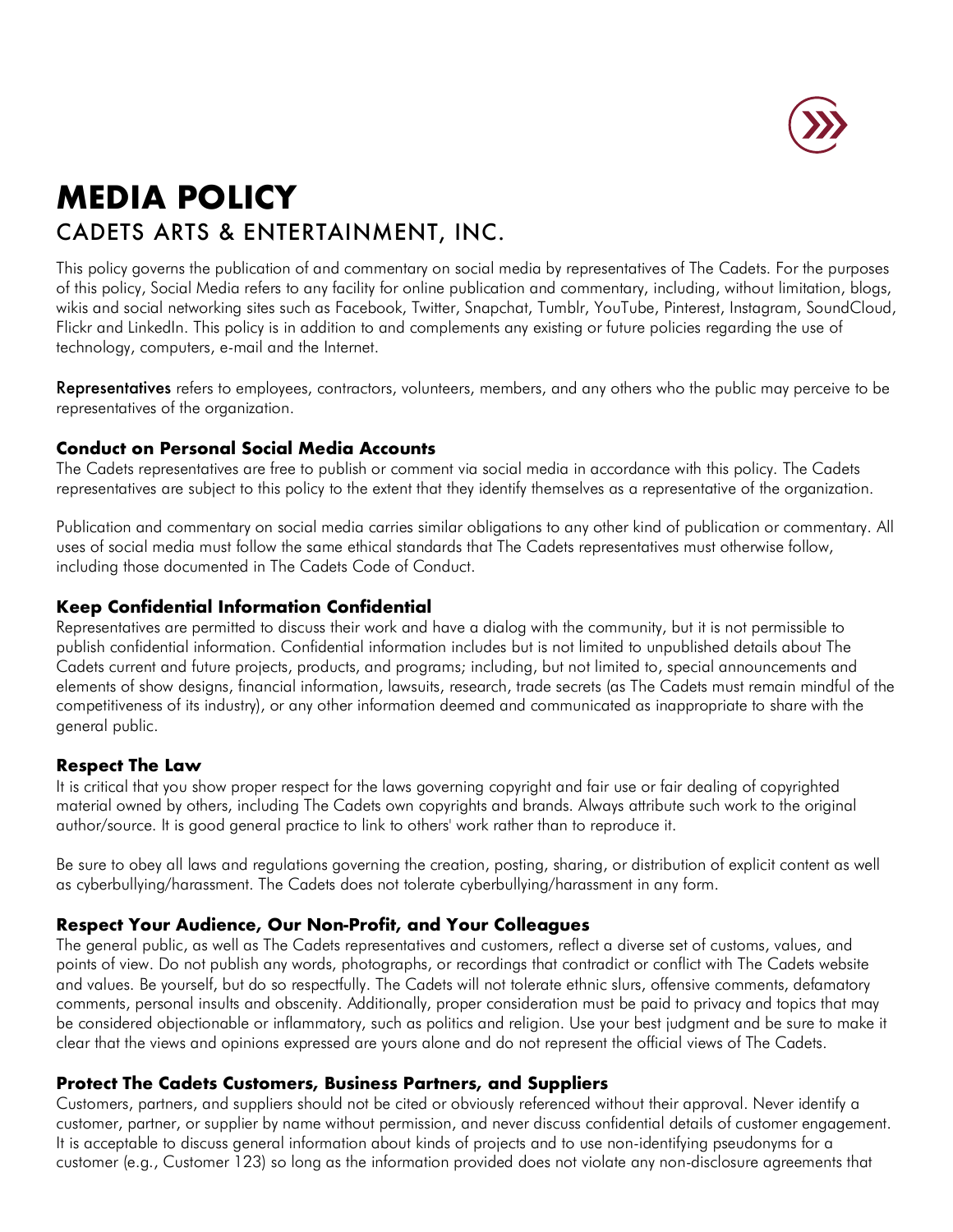may be in place with the customer or make it easy for someone to identify the customer.

#### **Controversial Issues**

If you see misrepresentations of The Cadets in the media, you may point that out, but always do so with respect and with the facts. If you speak about others, make sure what you say is factual and that it does not disparage that party. Alternatively, you may report the misrepresentation to The Cadets Marketing Manager to address.

### **Consider The Consequences**

Consider what might happen if an employee of The Cadets is in a meeting with a customer or prospect, and someone on the customer's side pulls out a print-out of your blog and says, "This representative of The Cadets says that product is terrible."

Once again, it's all about judgment: Using your blog to trash or embarrass The Cadets, our customers or partners, or your colleagues is ill-advised and may be subject to discipline in accordance with the Code of Conduct.

#### **Disclaimers**

Many social media users include a prominent disclaimer identifying their employer and stating that they do not speak for the company officially. This is good practice and is encouraged, but do not count on it to avoid trouble, as it may not have much legal effect.

#### **Enforcement**

Policy violations will be subject to disciplinary action, up to and including termination for cause.

### If in doubt over a post, or if something does not feel quite right, ask someone else to look at it first before posting. When in doubt, don't post!

#### **The Cadets Social Media Accounts**

This section refers to all official current, former, and future social media channels of The Cadets, including, but not limited to, The Cadets, Cadets<sup>2</sup>, Cadets Winter Guard, and Cadets Winter Percussion accounts on Facebook, Twitter, Snapchat, Tumblr, YouTube, Pinterest, Instagram, SoundCloud and Flickr.

#### **Setting up Social Media Accounts**

Permission and assistance in setting up social media accounts and their settings must be obtained from The Cadets Marketing Department or Chief Operating Officer. All accounts and sub-accounts on any platform must first be submitted for approval to the Marketing Manager or Chief Operating Officer. In order to get your Cadets-branded account or subaccount approved you must adhere to the following:

- All login information, including username and password, must be shared with the Marketing Manager. This includes any password changes.
- A designated person of contact must be named for the account and any contact changes must be reported to the Marketing Manager.
- All social media policies must be followed. All Cadets-branded accounts will be constantly monitored.
- A staff member of The Cadets must be one of the account administrators.

#### **Account Management**

Each of The Cadets social media accounts should be managed with professionalism and the intent to extend excellent customer service to the public. Representatives who are granted the ability to post in the name of The Cadets or its constituents on social media should use the same care that would be taken in publishing press releases and emails.

In addition, representatives should not speak for themselves when posting as the organization, but for the organization as a whole. The use of first person is inappropriate when posting in the name of any The Cadets constituents.

### **Responding to Questions/Complaints/Concerns**

Representatives charged with maintaining The Cadets social media accounts are responsible for promptly answering all questions received via messages, comments and tweets in a gracious and professional manner. This is not the time for a